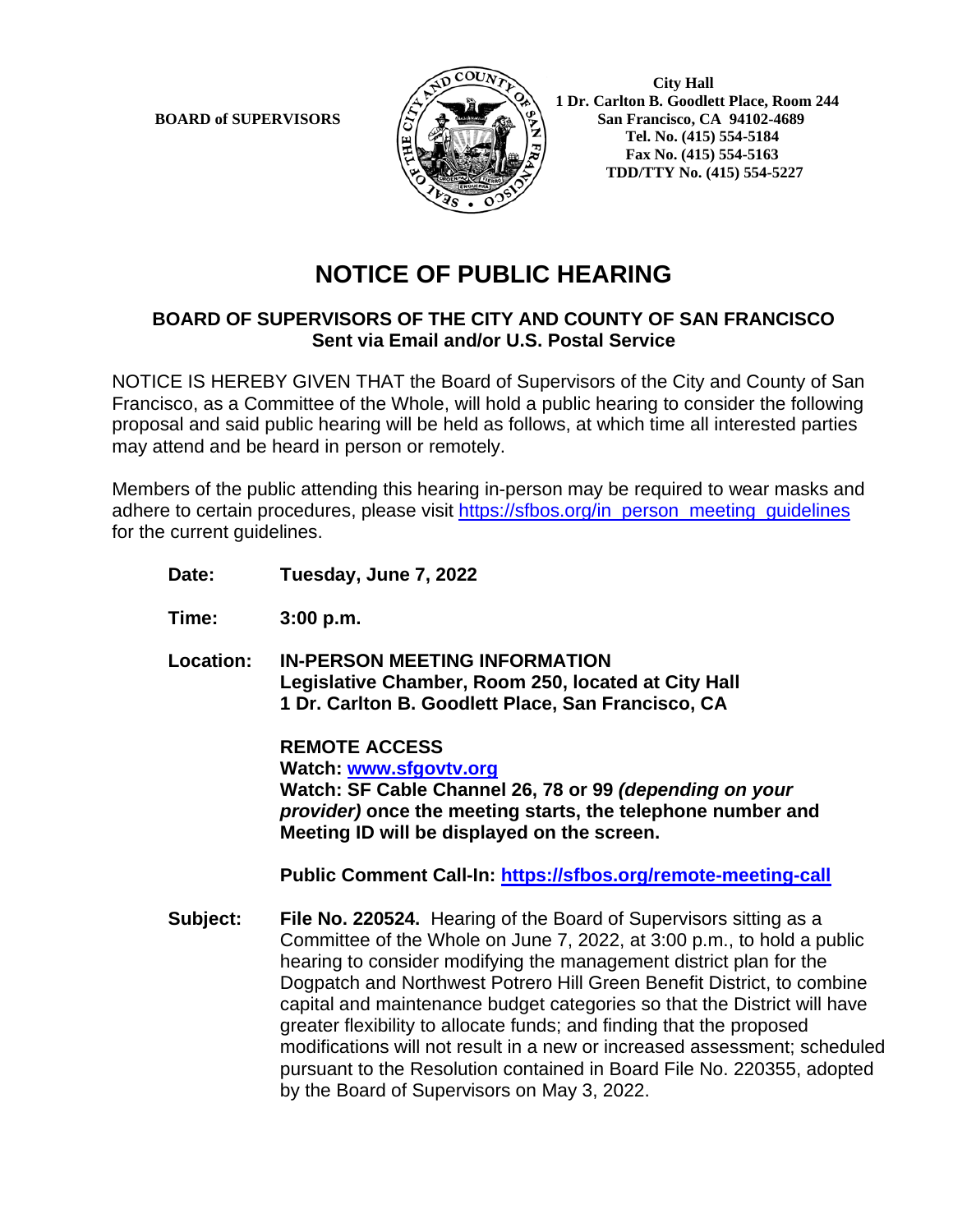In accordance with Administrative Code, Section 67.7-1, persons who are unable to attend the hearing on this matter may submit written comments prior to the time the hearing begins. These comments will be made as part of the official public record in this matter and shall be brought to the attention of the Board of Supervisors. Written comments should be addressed to Angela Calvillo, Clerk of the Board, City Hall, 1 Dr. Carlton B. Goodlett Place, Room 244, San Francisco, CA, 94102 or sent via email [\(board.of.supervisors@sfgov.org\)](mailto:board.of.supervisors@sfgov.org). Information relating to this matter is available in the Office of the Clerk of the Board or the Board of Supervisors' Legislative Research Center [\(https://sfbos.org/legislative-research-center-lrc\)](https://sfbos.org/legislative-research-center-lrc). Agenda information relating to this matter will be available for public review on Friday, June 3, 2022.

For any questions about this hearing, please contact one of the Legislative Clerks:

Lisa Lew ( $lisa.lew@sfgov.org$  ~ (415) 554-7718) Jocelyn Wong [\(jocelyn.wong@sfgov.org](mailto:jocelyn.wong@sfgov.org) ~ (415) 554-7702) Brittney Harrell [\(brittney.harrell@sfgov.org](mailto:brittney.harrell@sfgov.org) ~ (415) 554-4447)

*Please Note: The Department is open for business, but employees are partially working from home. Please allow 48 hours for us to return your call or email.* 

WisaSmer

Angela Calviilo Clerk of the Board of Supervisors City and County of San Francisco

jw:bh:ll:ams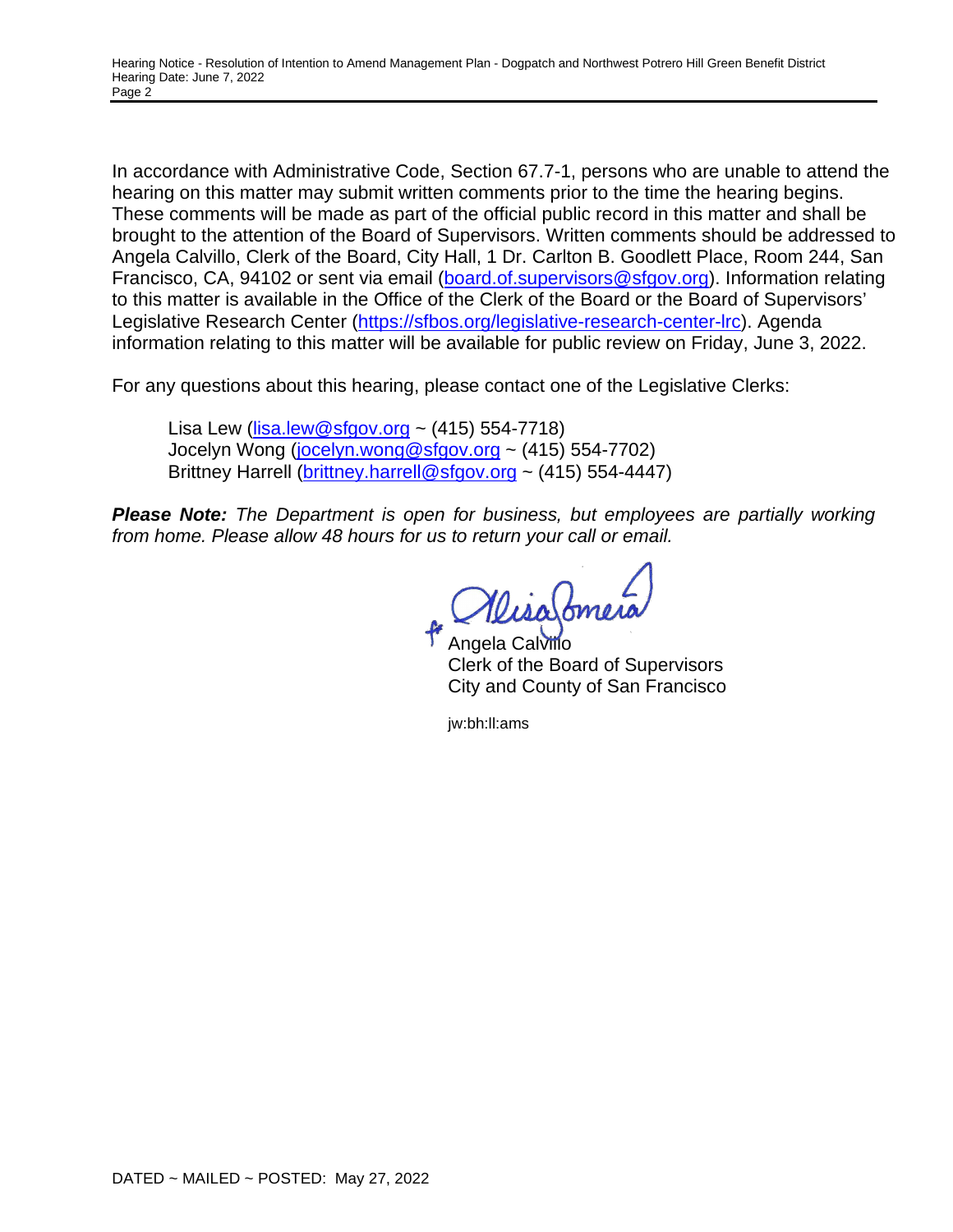FILE NO. 220355

AMENDED IN COMMITTEE 4/21/2022 RESOLUTION NO. 185-22

[Resolution of Intention to Amend Management Plan - Dogpatch & Northwest Potrero Hill Green Benefit District]

Resolution of intention to modify the management district plan for the Dogpatch & Northwest Potrero Hill Green Benefit District, to combine capital and maintenance budget categories so that the District will have greater flexibility to allocate; finding that the proposed modifications will not result in a new or increased assessment; and ordering and setting a time and place for a public hearing of the Board of Supervisors, sitting as a Committee of the Whole, on June 7, 2022, at 3:00 p.m., and to provide public notice thereof.

11 | WHEREAS, Pursuant to the Property and Business Improvement Law of 1994, 12 California Streets and Highways Code, Sections 36600, et seq. ("1994 Act"), as augmented 13 | by Article 15A of the San Francisco Business and Tax Regulations Code ("Article 15A"), the 14 | Board of Supervisors adopted Resolution No. 198-15 (File No. 150535) to approve a 15 | management district plan ("the Management Plan") and engineer's report ("the Engineer's 16 | Report") for the Dogpatch & Northwest Potrero Hill Green Benefit District ("the GBD"); and

17 | WHEREAS, The Board of Supervisors subsequently adopted Resolution No. 301-15  $\parallel$  (File No. 150795) to levy a multi-year assessment on identified parcels as set forth in the 19 | Management Plan and to establish the GBD for a 10-year term ending June 30, 2025, and  $\parallel$  then adopted Resolution No. 476-15 (File No. 151189) to approve an agreement with a non- | profit owners' association ("the Owners' Association") for the administration and management  $\parallel$  of the GBD; and

Supervisor Walton **BOARD OF SUPERVISORS** Page 1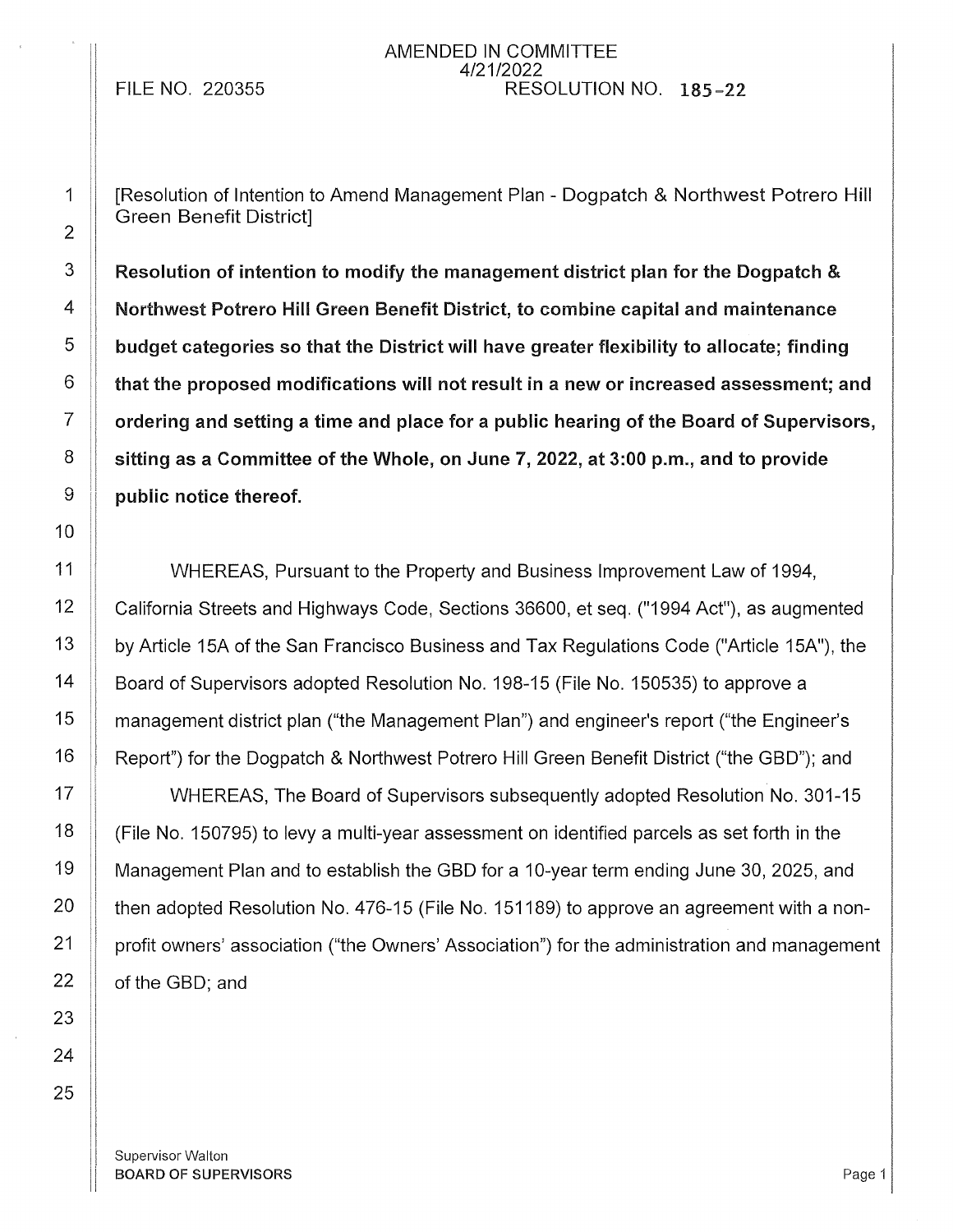1 | WHEREAS, Pursuant to the above authorities and resolutions, assessments levied on 2  $\parallel$  the parcels in the GBD may be used to fund improvements and activities only as set forth in 3 **the Management Plan; and** 

4 **WHEREAS, The Management Plan requires the Owners' Association to use the** 5 assessments to fund four categories of improvements and activities: 1) Maintenance, 2) 6 Capital Improvements, 3) Accountability, Transparency, & Citizen Services, and 4) Operations 7 & Contingency Reserves. "Maintenance" comprises approximately 31 % of the GBD budget 8 **8** and includes maintenance care for new and existing street trees, the maintenance and repair 9 | of irrigation systems, graffiti abatement, patrol officers to patrol graffiti hotspots, responses to 10 | requests for the removal of trash and debris, pruning of shrubs, and weed removal and 11 fertilization. "Capital Improvements" comprises approximately 32% of the GBD budget and 12 **If includes improvements to existing public realm areas, such as providing new playground** 13 **equipment, new trash and recycling receptacles**, new park benches, and new irrigation 14 Systems; the development of new public realm areas, such as new parks, parklets, and 15 | plazas, planting new trees and related bulb-outs, installing street furniture, and constructing 16 | traffic-calming round-about, green spaces, at wide street intersections; and developing green 17 | infrastructure, such as providing new recycled water collection and distribution systems, new 18 storm water capture systems, new rainwater/storm water cisterns, and the installation of 19 **energy generation and distribution systems**; and

20 | WHEREAS, the Management Plan allows the Owners' Association to redeploy funds 21  $\parallel$  between the above spending categories, so long as the redeployment does not exceed a 10%  $22$  | charge of the GBD's total budget for that fiscal year; and

23 Number 23 Numbers, The Owners' Association has requested the City modify the Management  $24$  | Plan to let it combine the Maintenance and Capital Improvement budget categories, so that it 25 | has greater flexibility to allocate funds between Capital Improvement and Maintenance budget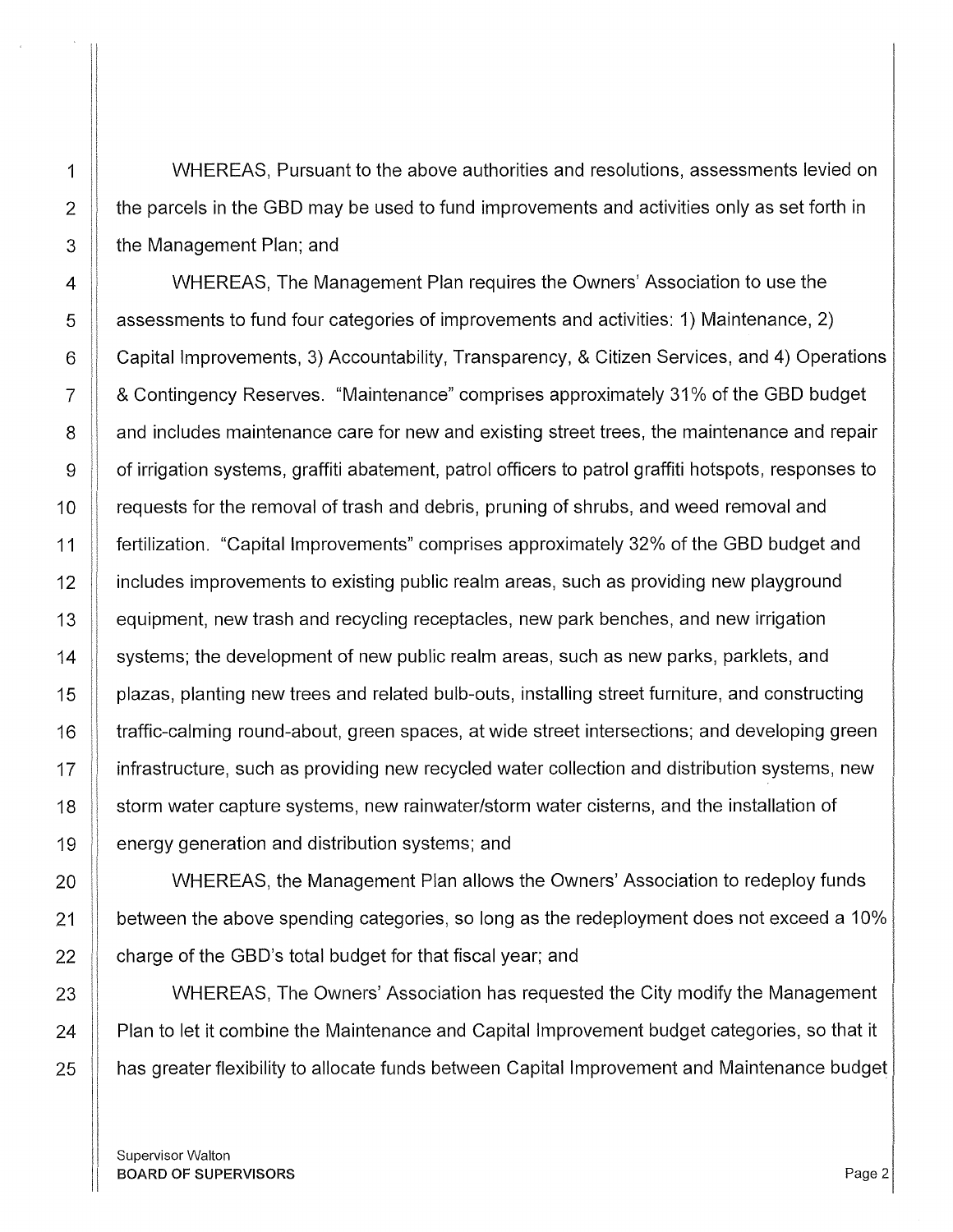1 | categories notwithstanding the 10% limit that otherwise applies, on the basis that funds could 2 **be better spent on enhanced Maintenance rather than on further Capital Improvements, as** 3 described in the proposed Amended Management Plan (dated February 18, 2022) which is on 4 **File with the Clerk of the Board of Supervisors and is incorporated herein by reference; and** 

5 WHEREAS, The Owners' Association has also provided a Certification dated 6 January 24, 2022 from the registered Engineer who prepared the original Engineer's Report, 7 **finding that the proposal does not impose a new or increased assessment and does not affect** 8 **the conclusion in the Engineer's Report that the assessments are in proportion to the special** 9 | benefits received by each of the assessed parcels . A copy of the Certification is on file with 10 | the Clerk of the Board of Supervisors and is incorporated herein by reference; and

11 WHEREAS, Under Section 36636 of the 1994 Act, the Board of Supervisors may 12 | modify the Management Plan to update the improvements and activities that will be funded 13 from the assessments, upon written request of the Owners' Association and after providing 14 **I** notice as required by law; now, therefore, be it

15 RESOLVED, That the Board of Supervisors declares as follows:

16 Section 1. Pursuant to Section 36636 of the 1994 Act, the Board of Supervisors 17 | declares its intention to approve the Certification letter and to approve the Amended 18 | Management Plan, so that the Owners' Association can combine the Maintenance and Capital 19 | Improvement budget categories and receive greater flexibility to allocate funds between those 20 **categories, as stated in the Amended Management Plan.** The proposed modifications do not 21 | alter the approved boundary maps for the district, do not result in any new or increased  $22$   $\parallel$  assessments on any parcels in the GBD, and do not materially change the special benefits  $23$   $\parallel$  that the GBD provides to the assessed parcels. Reference may be made to the detailed 24 | maps and list of parcels identified by Assessor Parcel Number that are contained in the 25 Amended Management Plan, in order to determine which specific parcels are in the GBD.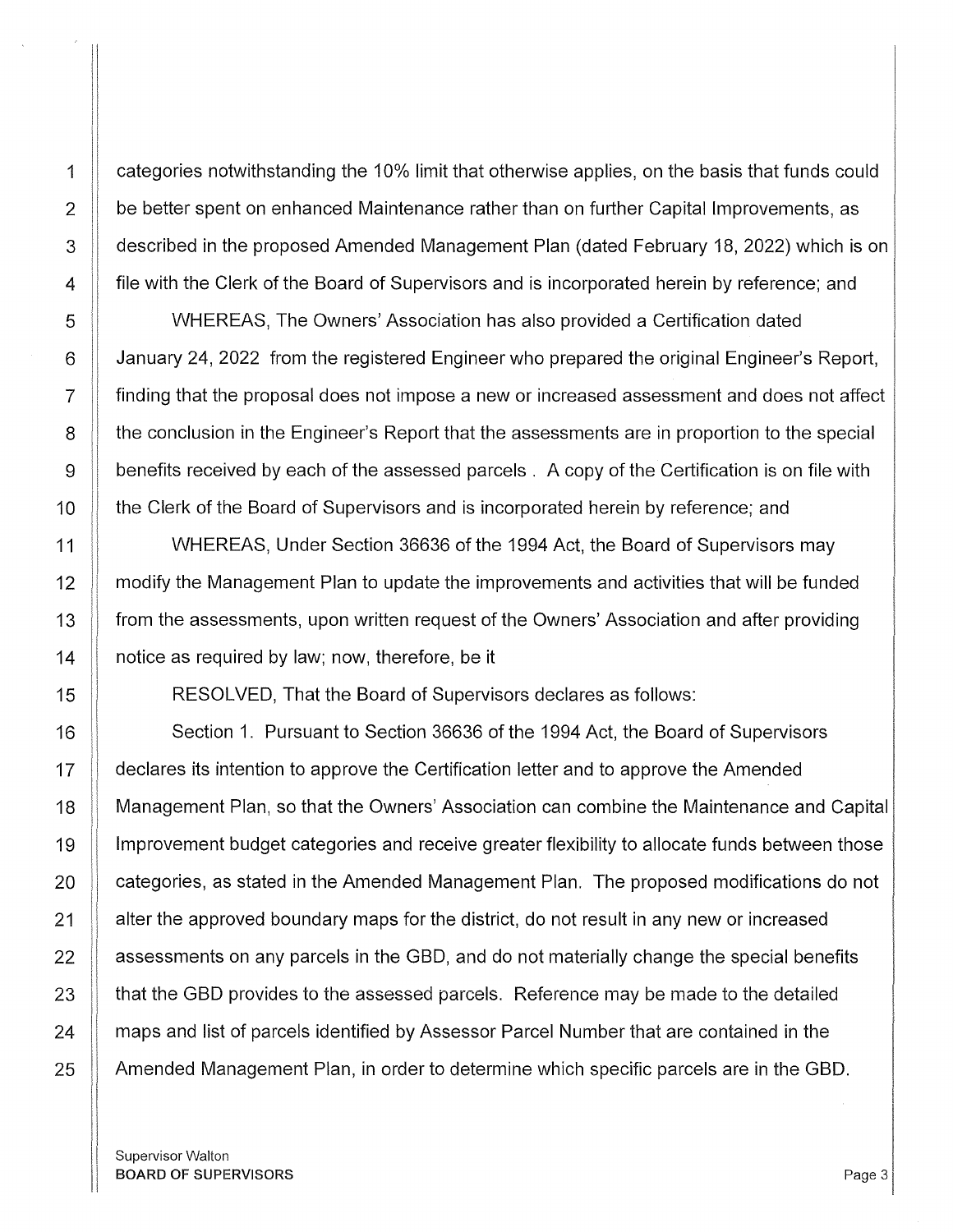1 Section 2. Within the area encompassed by the GBD, the City currently provides  $2 \parallel$  services at the same level provided to other similar areas of the City. It is the intent of the 3 **Board of Supervisors to continue to provide the area encompassed by the GBD with the same** 4 | level of services provided to these other similar areas of the City. The proposed modification  $5$  |  $\sigma$  of the Management Plan will not affect this policy.

6 Section 3. The Clerk of the Board shall make the Amended Management Plan and 7 Certification letter and other documents related to this Resolution and included in the record 8 **before the Board of Supervisors available to the public for review during normal business** 9 hours, Monday through Friday 8:00 a.m. through 5:00 p.m., excluding legal holidays.

10 **Section 4.** A public hearing concerning the proposed modification of the Management 11  $\parallel$  Plan shall be held on June 7<sup>th</sup>, 2022, at 3:00 p.m., in the Board's Legislative Chamber located 12 | on the Second Floor of City Hall, 1 Dr. Carlton B. Goodlett Place, San Francisco, California. 13 As provided in California Streets and Highways Code, Section 36636, San Francisco Charter, 14 | Section 16.112, and San Francisco Administrative Code, Section 67.7-1, the Clerk of the San 15 | Francisco Board of Supervisors shall mail a complete copy of the resolution of intention by 16 **f** first class mail, at least 10 days before the public hearing, to each property owner affected by 17 The proposed modification and shall publish the resolution of intention in a newspaper of 18 **general circulation in the city once at least seven days before the public hearing.** 

19 Section 5. Following approval of this Resolution, the Planning Department shall 20 **determine whether the actions contemplated in this Resolution are in compliance with the** 21 | California Environmental Quality Act (California Public Resources Code, Sections 21000 et  $22$  |  $seq.$ ), and respond in writing to the Clerk of the Board of Supervisors.

Supervisor Walton BOARD OF SUPERVISORS And the state of the state of the state of the state of the state of the state of the state of the state of the state of the state of the state of the state of the state of the state of the state of th

23

24

25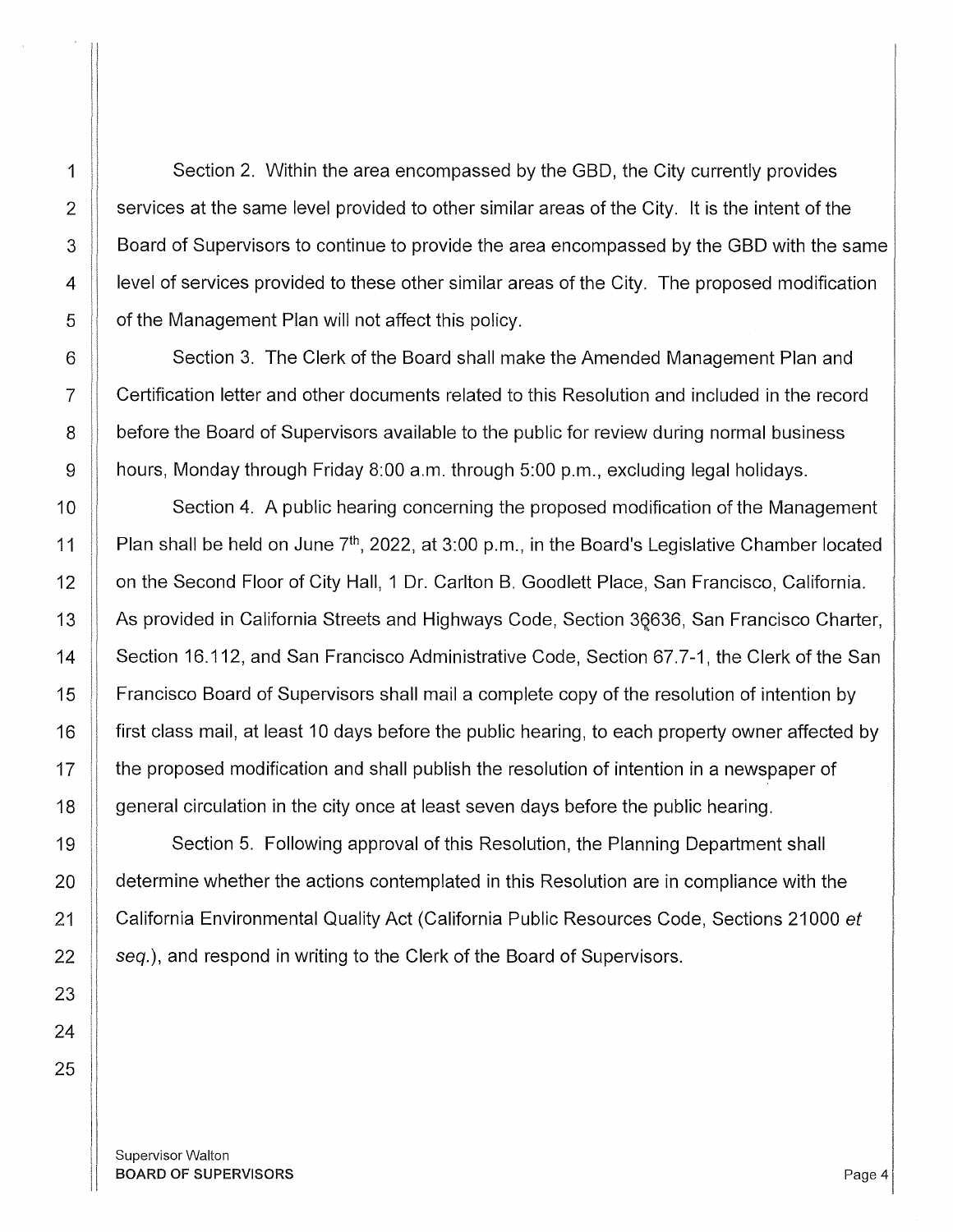

## City and County of San Francisco Tails Resolution

City Hall 1 Dr. Carlton B. Goodlett Place San Francisco, CA 94102-4689

### File Number: 220355 Date Passed: May 03, 2022

Resolution of intention to modify the management district plan for the Dogpatch & Northwest Potrero Hill Green Benefit District, to combine capital and maintenance budget categories so that the District will have greater flexibility to allocate funds; and finding that the proposed modifications will not result in a new or increased assessment; and ordering and setting a time and place for a public hearing of the Board of Supervisors, sitting as a Committee of the Whole (COW) on June *7,* 2022, at 3:00 p.m., and to provide public notice thereof.

April 21, 2022 Government Audit and Oversight Committee - AMENDED, AN AMENDMENT OF THE WHOLE BEARING NEW TITLE

April 21, 2022 Government Audit and Oversight Committee - RECOMMENDED AS AMENDED

May 03, 2022 Board of Supervisors - ADOPTED

Ayes: 9 - Chan, Mandelman, Mar, Peskin, Preston, Ronen, Safai, Stefani and **Walton** Excused: 1 - Melgar

File No. 220355

I hereby certify that the foregoing Resolution was ADOPTED on 5/3/2022 by the Board of Supervisors of the City and County of San Francisco.

Angela Calvillo Clerk of the Board

Unsigned

London N. Breed Mayor

5/13/2022

Date Approved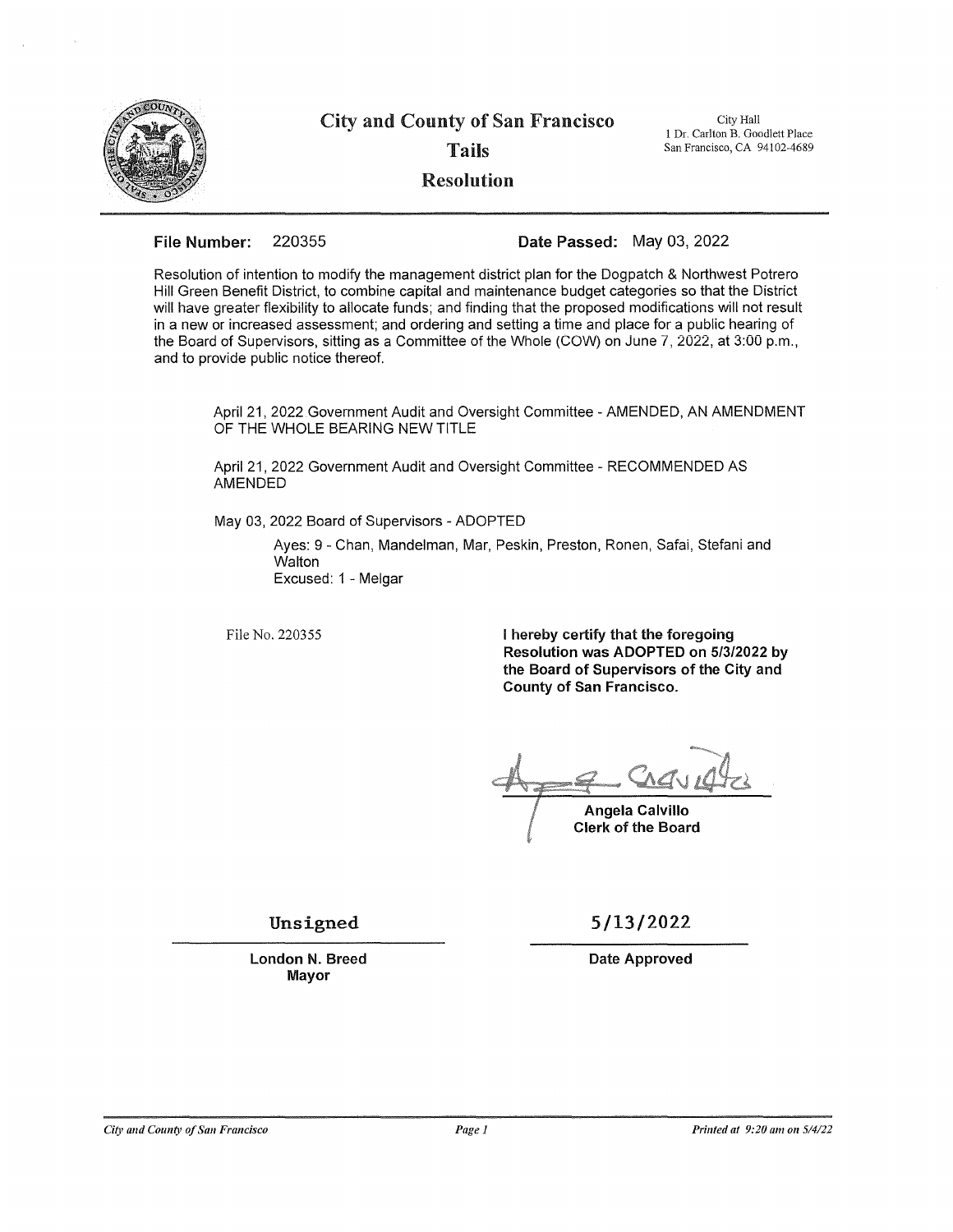**File No. 220355** 

I hereby certify that the foregoing resolution, not being signed by the Mayor within the time limit as set forth in Section 3.103 of the Charter, or time waived pursuant to Board Rule 2.14.2, became effective without her approval in accordance with the provision of said Section 3.103 of the Charter or Board Rule 2.14.2.

Veho

Angela Calvillo<br>Clerk of the Board

<u>5/13</u> <u>.022</u>  $\overline{\mathsf{Date}}$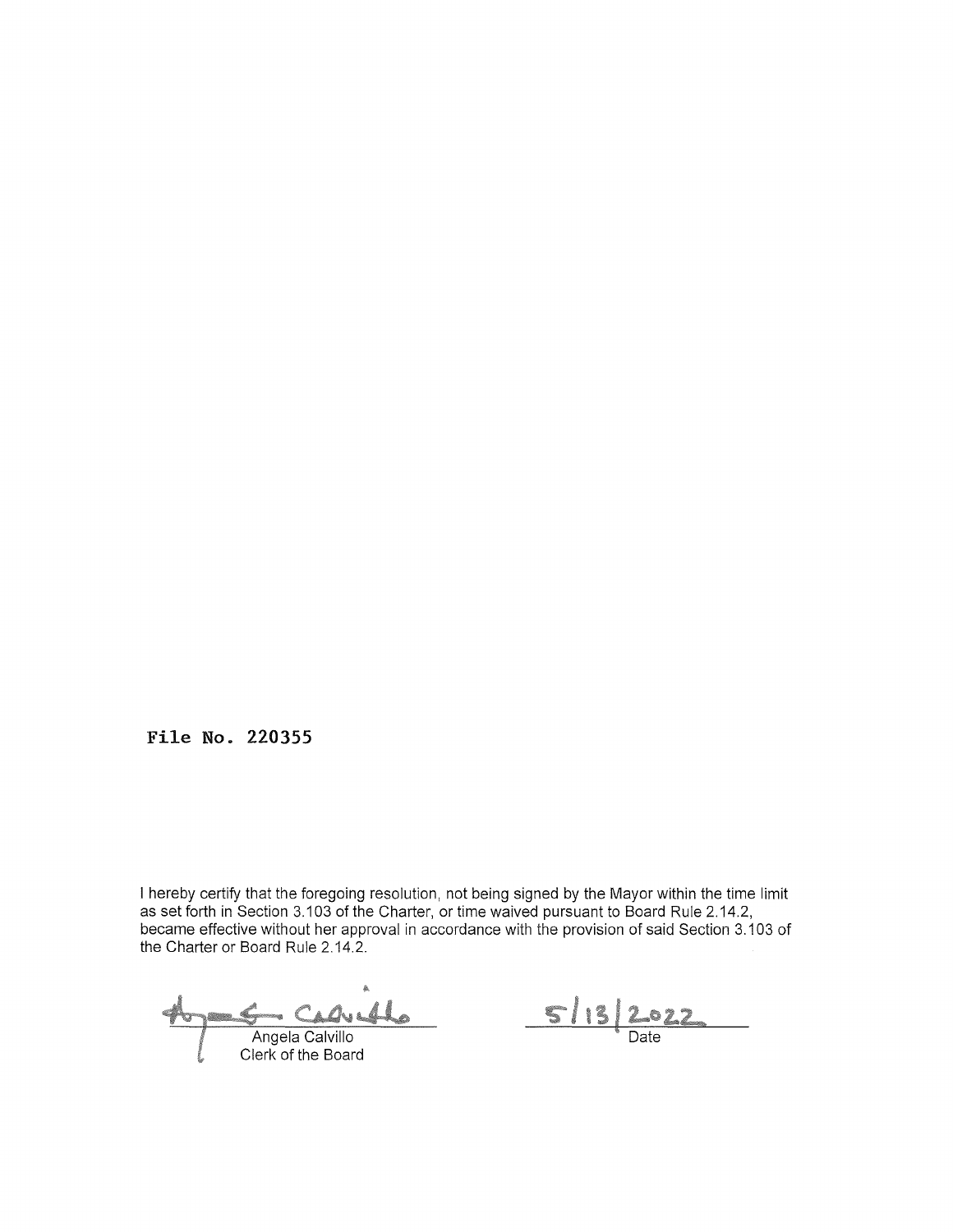### **CALIFORNIA NEWSPAPER SERVICE BUREAU**

### **D A I L Y J O U R N A L C O R P O R A T I O N**

Mailing Address : 915 E FIRST ST, LOS ANGELES, CA 90012 Telephone (800) 788-7840 / Fax (800) 464-2839 Visit us @ www.LegalAdstore.com

LISA LEW CCSF BD OF SUPERVISORS (OFFICIAL NOTICES) 1 DR CARLTON B GOODLETT PL #244 SAN FRANCISCO, CA 94102

**COPY OF NOTICE**

 GPN GOVT PUBLIC NOTICE Notice Type:

Ad Description

Ad Description<br>LL - 220524 - ROI Amend Management Plan - Dogpatch & Northwest Potrero Hill GBD

FRANCISCO EXAMINER. Thank you for using our newspaper. Please read<br>this notice carefully and call us with ny corrections. The Proof of Publication To the right is a copy of the notice you sent to us for publication in the SAN FRANCISCO EXAMINER. Thank you for using our newspaper. Please read will be filed with the County Clerk, if required, and mailed to you after the last date below. Publication date(s) for this notice is (are):

05/29/2022

The charge(s) for this order is as follows. An invoice will be sent after the last date of publication. If you prepaid this order in full, you will not receive an invoice.

Publication Total

\$1360.12 \$1360.12 EXM# 3590846

**NOTICE OF PUBLIC HEARING BOARD OF SUPERVISORS OF THE CITY AND COUNTY OF SAN FRANCISCO**

Sent via Email and/or U.S. Postal Service NOTICE IS HEREBY GIVEN THAT the Board of Supervi-sors of the City and County of San Francisco, as a Committee of the Whole, will hold a public hearing to<br>consider the following<br>proposal and said public<br>hearing will be held as<br>follows, at which time all<br>interested parties may attend and be heard in person or remotely.<br>Members

Members of the public attending this hearing in-person may be required to wear masks and adhere to certain procedures, please<br>visit

visit<br>metering\_quidelines for the<br>meeting\_quidelines for the<br>current guidelines.<br>Date: Tuesday, June 7,<br>2022 Time: 3:00 p.m.<br>Location: IN-PERSON<br>MEETING INFORMATION<br>MEETING INFORMATION<br>Regislative Chamber,<br>Room 250, locate **Goodlett Place, San Francisco, CA REMOTE ACCESS Watch: www.sfgovtv.org Watch:** 99 (depending on your<br>provider) once the meeting<br>starts, the telephone<br>number and Meeting ID will

https://sfbos.org/remote-<br>meeting-call<br>Subject: File No. 220524.<br>Subject: File No. 220524.<br>Supervisors sitting as a<br>Committee of the Whole on<br>to hold a public hearing to<br>toonsider modifying the<br>management district plan for Laleyones so that the District will have greater flexibility to<br>allocate funds; and finding<br>that the proposed modifica-<br>tions will not result in a new<br>or increased assessment: or increased assessment;<br>Scheduled pursuant to the<br>Resolution contained in<br>Board File No. 220355,<br>Supervisors on May 3, 2022.<br>WHEREAS, Pursuant to the Property and Business,<br>California Streets and<br>California Streets and<br>Highways Code, Sections<br>36600, et seq. (\*1994 Act<sup>\*</sup>),<br>36600, et seq. (\*1994 Act\*),<br>650 mes San Tax Regula-<br>bosiness and Tax Regula-<br>the Board of Supervi

adopted Resolution No. 198- 15 (File No. 150535) to approve a management district plan ("the Management Plan") and engineer's report ("the Engineer's Report") for the Dogpatch & Northwest Potrero Hill Green Benefit District ("the GBD")

and WHEREAS, The Board of Supervisors subsequently<br>adopted Resolution No. 301-<br>15 (File No. 150795) to levy<br>a multi-year assessment on<br>identified parcels as set forth in the Management Plan and to establish the GBD for a 10-year term ending June 30, 2025, and then adopted Resolution No. 476-15 (File No. 151189) to approve an agreement with a non-profit owners' association ("the Owners' Association") for the administration and manage-ment of the GBD; and

WHEREAS, Pursuant to the<br>above authorities and<br>resolutions, assessments<br>levied on the parcels in the<br>GBD may be used to fund<br>improvements and activities<br>only as set forth in the

Management Plan; and WHEREAS, The Manage-ment Plan requires the Owners' Association to use the assessments to fund four-<br>categories of improvements<br>categories of improvements<br>and activities: 1) Mainte-<br>names, 2) Capital Improve-<br>ments, 3) Accountability,<br>Services, and 4) Operations<br>Services, and 4) Operations<br>Se trash and recycling recepta-cles, new park benches, and new irrigation systems; the development of new public realm areas, such as new parks, parklets, and plazas, planting new trees and related bulb-outs, installing street furniture, and constructing traffic-calming round-about, green spaces, at wide street intersections; and developing green infrastructure, such as providing new recycled water collection and distribution systems, new storm water capture systems, new

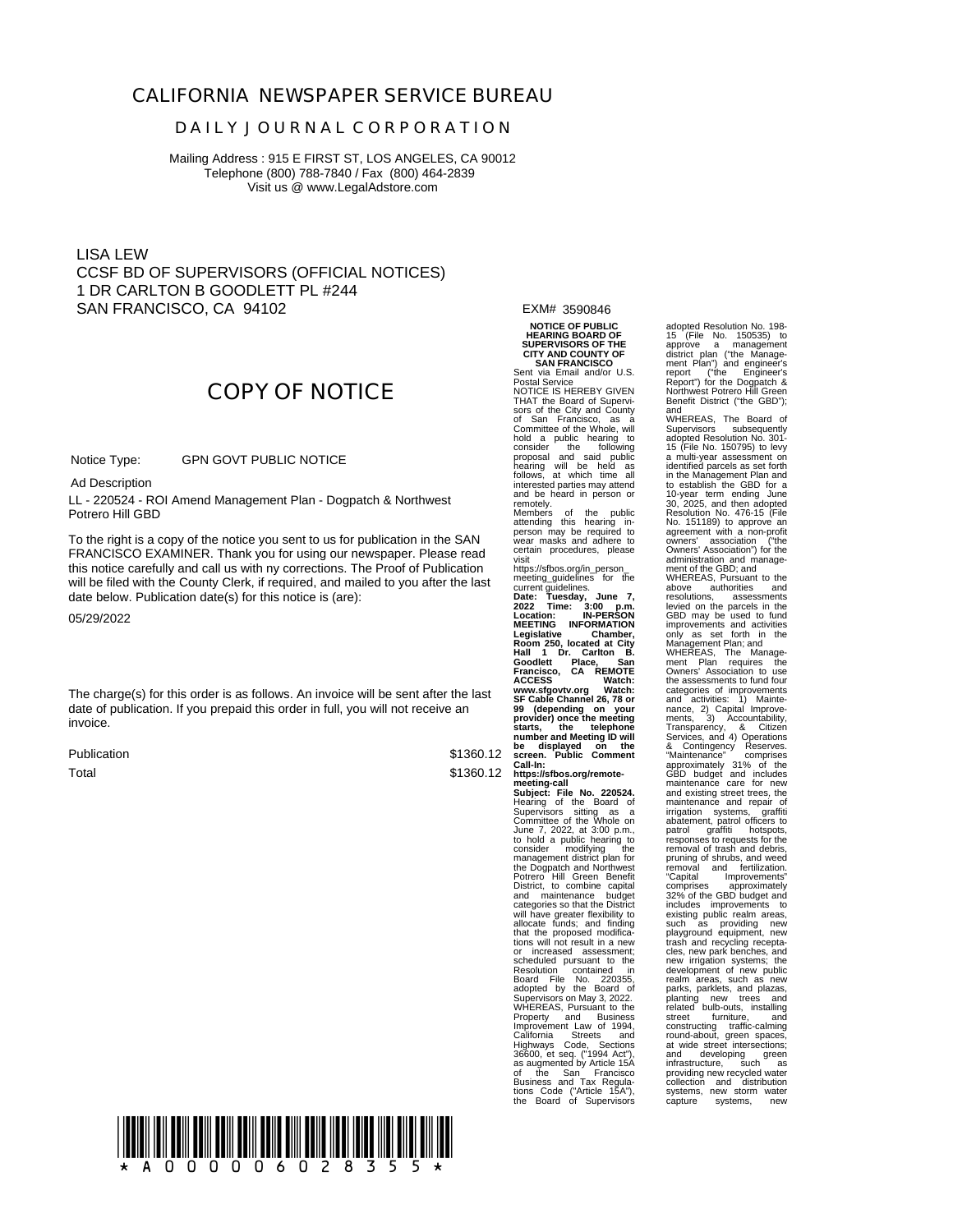rainwater/storm water cisterns, and the installation of energy generation and distribution systems; and WHEREAS, the Manage-<br>ment Plan allows the ment Plan allows the Owners' Association to redeploy funds between the above spending categories, so long as the redeployment does not exceed a 10% charge of the GBD's total budget for that fiscal year;<br>and WHEREAS. The and WHEREAS, The Owners' Association has requested the City modify the Management Plan to let it combine the Maintenance and Capital Improvement budget categories, so that it has greater flexibility to allocate funds between Capital Improvement and Maintenance budget categories notwithstanding the 10% limit that otherwise applies, on the basis that funds could be better spent on enhanced Maintenance rather than on further Capital Improvements, as described in the proposed Amended Management Plan (dated February 18, 2022) which is on file with the Clerk of the Board of Supervisors and is incorporated herein by reference; and WHEREAS, The Owners' Association has also provided a Certification dated January 24, 2022 from the registered Engineer who prepared the original Engineer's Report, finding that the proposal does not impose a new or increased assessment and does not affect the conclusion in the Engineer's Report that the assessments are in proportion to the special benefits received by each of the assessed parcels . A copy of the Certification is on file with the Clerk of the Eile with the Clerk of the<br>Board of Supervisors and is<br>incorporated herein by incorporated herein by<br>
Under Section 36636 of the<br>
1994 Act, the Board of<br>
Supervisors may modify the<br>
Supervisors may modify the<br>
Management Plan to update<br>
the improvements and tion the assessments, upon<br>
from the assessments, upon<br>
triviten required of the<br>
written required by law; now,<br>
required by law; now,<br>
required by law; now,<br>
required by law; now,<br>
required by law; now,<br>
required by the B

Maintenance and<br>Improvement

categories and receive greater flexibility to allocate funds between those categories, as stated in the Amended Management Plan. The proposed modifications do not alter the approved boundary maps for the district, do not result in any new or increased assess ments on any parcels in the GBD, and do not materially change the special benefits that the GBD provides to the assessed parcels. Reference may be made to the detailed maps and list of parcels identified by Assessor Parcel Number that are contained in the Amended Management<br>Plan, in order to determine Plan, in order to determine which specific parcels are in the GBD.

Section 2. Within the area encompassed by the GBD, the City currently provides services at the same level provided to other similar areas of the City. It is the intent of the Board of Supervisors to continue to provide the area encom-passed by the GBD with the same level of services provided to these other similar areas of the City. The proposed modification of the Management Plan will not

affect this policy. Section 3. The Clerk of the Board shall make the Amended Management Plan and Certification letter and other documents related to this Resolution and included in the record before the Board of Supervisors available to the public for review during normal business hours, Monday through Friday 8:00 a.m. through 5:00 p.m., excluding legal holidays. Section 4. A public hearing concerning the proposed modification of the Management Plan shall be held on June 7th, 2022, at 3:00 p.m., in the Board's Legislative Chamber located on the Second Floor of City Hall, 1 Dr. Carlton B. Goodlett Second Fioor of City Hall, The<br>Place, San Francisco,<br>California. As provided in<br>California Streets and Callifornia Streets and<br>
Callifornia Streets and<br>
Highways Code, Section 16.112, and<br>
Stan Francisco Administrative<br>
San Francisco Charlier, Section 67.7-1, the<br>
Clerk of the San Francisco<br>
Board of Supervisors shall<br>
and

public hearing.

Section 5. Following approval of this Resolution, the Planning Department shall determine whether the actions contemplated in this Resolution are in compliance with the California Environ-mental Quality Act (California Public Resources Code, Sections 21000 et seq.), and respond in writing to the Clerk of the Board of Supervisors. In accordance with Adminis-trative Code, Section 67.7-1, persons who are unable to attend the hearing on this matter may submit written comments prior to the time the hearing begins. These comments will be made as part of the official public record in this matter and shall be brought to the attention of the Board of Supervisors. Written comments should be addressed to Angela Calvillo, Clerk of the Board, City Hall, 1 Dr. Carlton B. Goodlett Place, Room 244, San Place, Room 244, San<br>Francisco, CA, 94102 or sent via<br>via email<br>board.of.supervisors@sfgov (board.of.supervisors@sfgov<br>corg). Information relating to<br>org). Information relating to<br>this matter is available in the<br>Board or the Clerk of the<br>Supervisors' Legislative-<br>Research Center-<br>(https://sfbos.org/legislative-<br> ~ (415) 554-7718) Jocelyn<br>Wong<br>(jocelyn.wong@sfgov.org ~<br>(415) 554-7702) Brittney

Harrell@sfgov.org ~<br>
ney.harrell@sfgov.org ~<br>
Note: The Department is<br>
Note: The Department is<br>
open for business, but<br>
employees are partially<br>
working from home. Please<br>
allow 48 hours for us to<br>
return your call or emai Angela Calvillo Clerk of the Board of Supervisors City and County of San Francisco **EXM-3590846#**